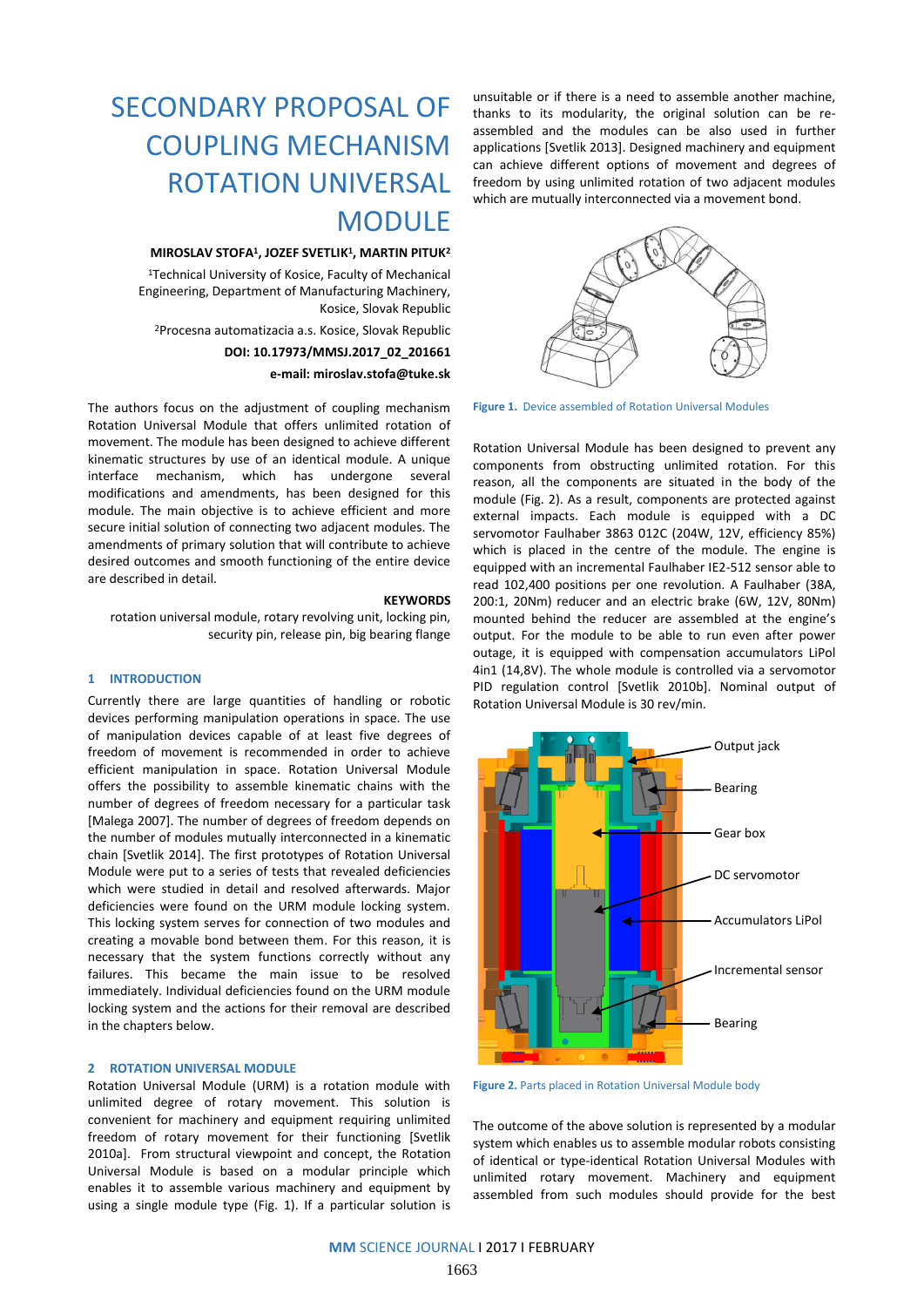possible working range and reach the required place in the working area [Svetlik 2012a].

# **3 ROTATION UNIVERSAL MODULE LOCKING SYSTEM**

For the purpose of connecting two adjacent modules, it was necessary to design a locking system which would comply with all the requirements. Some of them included high speed and reliability of locking system. The purpose was to achieve time efficiency of connecting the modules not while not compromising the safety of the process. Further requirements for the locking system:

- Light weight,
- Short construction height clearance,
- Robustness,
- Long life,
- Modular structure,
- Easy maintenance,
- Compatibility with industrial robots (flanges),
- Compatibility with a feeder.

The first design of locking system was based on the use of commercial industrial solutions. Upon analysing those products which would comply with the above requirements we arrived at several alternatives. The major ones include TOOL MASTER 500, TYPE 91489, GYMATIC QC 50-A, FESTO CWS SYSTEM. These products do not fully comply with the above requirements for locking system. Their deficiencies include excessive robustness and thus excessive weight or the fact that additional power would be necessary for their functioning, which is undesirable. The final solution was a custom-made design of locking system tailored specifically for Rotation Universal Module.

### **4 LOCKING SYSTEM PARTS**

The basic part of Rotation Universal Module locking system consists of twelve locking pins placed in milled grooves situated around the circumference of the big bearing flange. The rotary revolving unit enables the movement of locking pins. The movement is enabled by grooves milled on the inner side of rotary revolving unit. In order to provide for smooth reverse movement of locking pins, each locking pin has a spring placed in a casing. Securing and adjusting the rotary revolving unit firmness is ensured by four spring-loaded ball pins. These pins are placed around the external circumference of the rotary revolving unit.



1. Rotary revolving unit 2. Groove for translation movement of locking pin 3. Groove pressing locking pin 4. Locking pin 5. Spring-loaded ball pin

**Figure 3.** Cross-section of locking system

# **5 LOCKING SYSTEM FUNCTIONING PRINCIPLE**

Rotation Universal Modules are mutually interconnected with each other in the process of machinery and equipment installation. Their mutual interconnection ensures they are locked and a tight connection between two adjacent parts is achieved. After connecting two parts, the rotary revolving unit is slightly turned clockwise. This movement causes the sliding out of locking pins which click into the openings situated on the opposite part. The sliding out of locking pins is enabled by milled grooves placed on the internal circumference of rotary revolving unit. On the external circumference of rotary revolving unit there are four spring-loaded ball pins which during the slight turning of rotary revolving unit click into the openings, in order to prevent the rotary revolving unit from self-release which would cause the disconnection of parts. The sliding out of locking pins and the clicking of spring-loaded ball pins into the openings tightly locks two adjacent models. Anticlockwise movement of rotary revolving unit pushes locking pins inside which causes disconnection of two parts.



1. Spring-loaded ball pin 2. Piece 1 – active URM module, 3. Rotary revolving unit 4. Rotary release direction 5. Locking pin 6. Exact mounting 7. Piece 2 – passive curvature module 60°

**Figure 4.** Locking of two Rotation Universal Modules

#### **6 DETECTED DEFICIENCIES OF THE LOCKING SYSTEM**

The first three manufactured prototypes of Rotation Universal Module were put through a series of tests, which detected deficiencies. The deficiencies did not prove critical at the designing stage, however, manipulation with Rotation Universal Module clearly showed that they would need to be removed [Korba 2014]. The first problem was found on the rotary revolving unit. During the locking of two adjacent modules in course of which the rotary revolving unit must be slightly turned clockwise, the human hand was gliding over rotary revolving unit surface which made the problems with its turning even worse [Stofa 2016]. This operation is also complicated by the weight of a module itself and by the external smooth surface of rotary revolving unit (Figure 5). The problem can be critical especially in the case of installation, if the personnel were unable to take sufficient hold of rotary revolving unit. The second problem occurred during the movement of assembled kinematic structures. After a certain period of time, partial release of rotary revolving unit occurred, which was undesirable as it could cause disconnection of two modules and thus destruction of the device [Svetlik 2012b]. As follows from the above, the fact is that the spring-loaded ball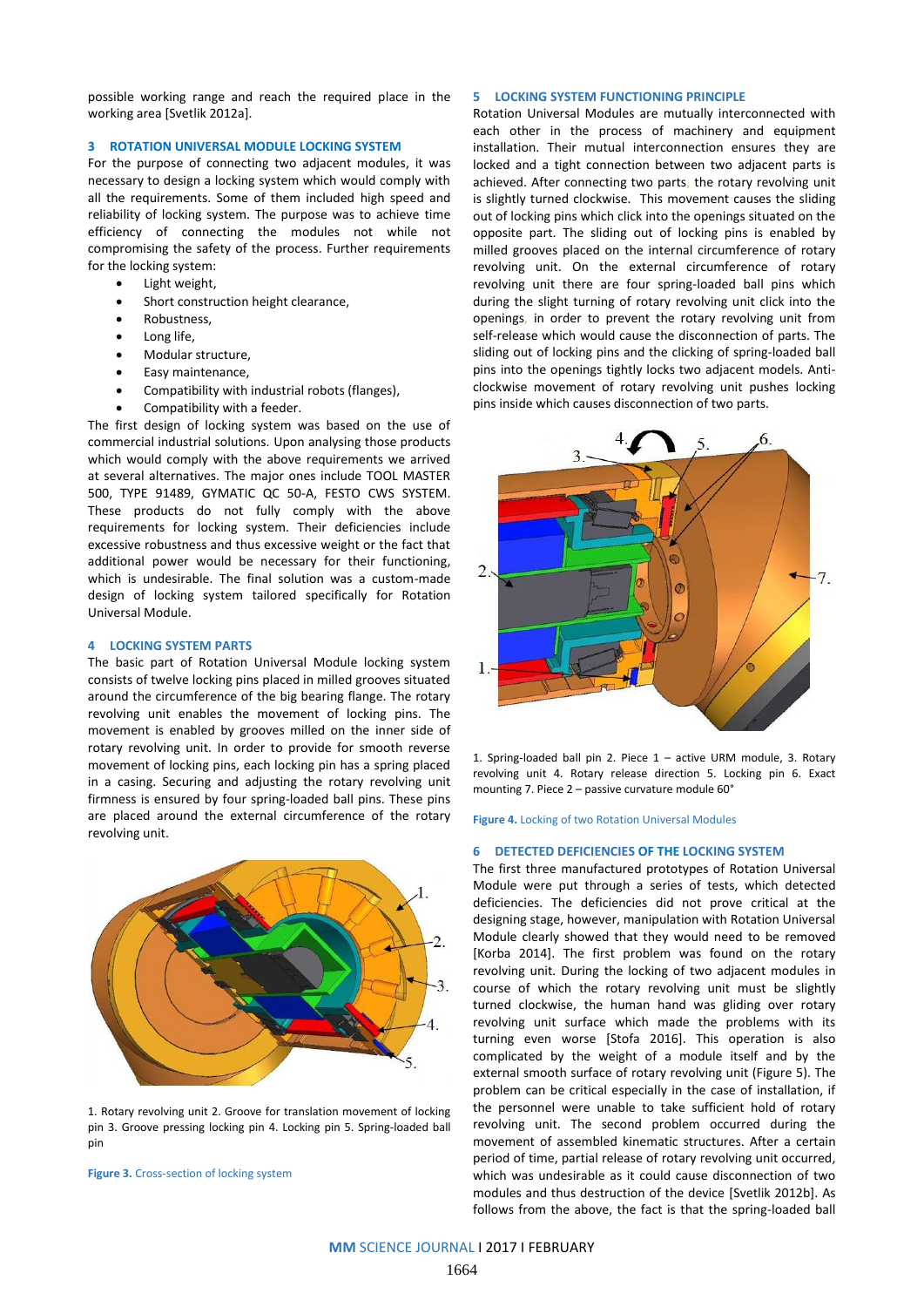pins are not sufficient for securing the rotary revolving unit against self-release. The last problem is also related to mutual interconnectedness of modules. A module weighs up to 5kg, in certain cases it is difficult to achieve the final position during installation in which the pins would after sliding out click into the openings in the opposite module. Therefore, this problem had to be resolved as well to ensure the required functionality of the equipment.



**Figure 5.** Rotary revolving unit

### **7 ROTARY REVOLVING UNIT MODIFICATION**

The external shape of the rotary revolving unit was modified in order to prevent human hands from gliding over it during the act of locking modules. The first solution was rubber coating the external surface of rotary revolving unit. Rubber coat on the external surface caused an increased diameter of rotary revolving unit which was undesirable. Another solution was milling a series of grooves (Fig. 6) which would enable better hold of rotary revolving unit, thus making locking easier. This would not cause any increase in rotary revolving unit diameter.



**Figure 6.** Modified rotary revolving unit

A partial release of rotary revolving unit during the movement of assembled kinematic structures was a more serious problem which required a detailed focus. Four spring-loaded ball pins firmness adjustment and prevention of the rotary revolving unit from reverse self-activated movement had to be replaced. They were replaced by a set of pins which enabled reverse movement of rotary revolving unit only after the pushing of release pins (Fig. 7). The main parts in this solution are two pins which are placed opposite each other. The release pin is placed in the groove present in the rotary revolving unit. The security pin is placed in the groove milled in the big bearing flange. Both pins have springs of different firmness placed in the casing that provides for their reverse movement. The release pin has a softer spring placed in the casing than the security pin.



#### **Figure 7.** Position of set of pins

When the rotary revolving unit is slightly turned clockwise and locking pins slide out, the security pin clicks into the opening in which the release pin is placed (Fig. 8). As the security pin has a firmer spring in the casing, it pushes the release pin inside the casing, whereas the end of the release pin slides out of the rotary revolving unit.



**Figure 8.** Operation of locking two modules

Pushing the release pin will push the security pin into the casing, which enables slightly turning rotary revolving unit anticlockwise and unlocking modules (Fig. 9). An identical set of pins is placed opposite the first set. For reverse movement of rotary revolving unit anti-clockwise it is necessary to push the release pins in both places simultaneously. If the pin is pushed only in one place it is not possible to slightly turn the rotary revolving unit and subsequently disconnect the modules.





To be able to perform these changes of Rotation Universal Module locking system, certain parts had to be modified. Modification of certain parts was necessary, otherwise it would not be possible to put the suggested modification of locking system into operation. The biggest modification was related to the rotary revolving unit to which two modifications were done simultaneously. To make the placement of two release pins into the rotary revolving unit body possible, it was necessary to increase the height clearance of the rotary revolving unit from the original 12.8 mm (Fig. 5) to 15.8mm (Fig. 6). The thickness of rotary revolving unit has increased by 3mm. This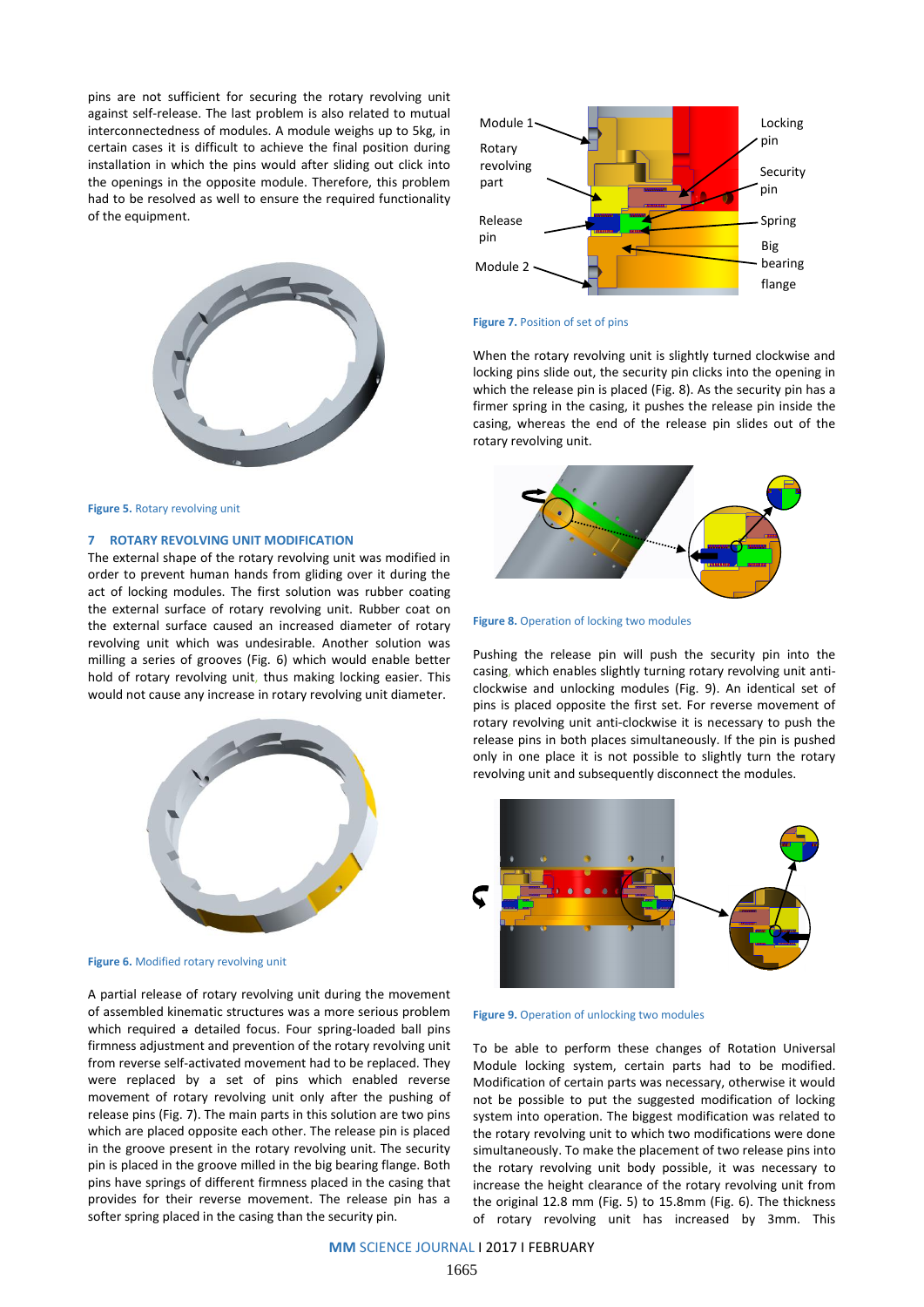modification has enabled us to mill casings for the placement of release pins and related springs into the rotary revolving unit body. For the mechanism to be able to function correctly, it was necessary to modify the big bearing flange as well. Similarly to the rotary revolving unit, it was necessary to increase the height clearance from the original 29mm to 32mm. As in the first case, the height increased by 3mm. Then the casings for the placing of security pins with related springs were milled into this part.

When elaborating this solution, an option which would not require any increase in height clearance of the rotary revolving unit and of big bearing flange was also considered. The functioning principle would be identical as in the applied solution but the modification would be in the place of milling casings for placement of particular pins. It was suggested that two locking pins are removed and instead of them casings for release and security pins are milled. The advantage of this solution was that the height of the locking system mechanism would not increase on the whole but it would be at the expense of weakening the locking of adjacent modules. This was highly undesirable because the safety of the whole equipment as such would be disturbed, which was inadmissible. For these reasons this solution was abandoned.

# **8 LOCKING SYSTEM SHAPE MODIFICATION**

The whole Rotation Universal Module locking system has been designed as cylinder-shaped (Fig. 10). This shape complicates the locking of two adjacent parts, especially in case of assembling more complicated devices. The weight of a module is also a con. The major problem occurs at the moment of achieving final position when the rotary revolving unit is slightly turned and locking pins are slid out and clicked into the openings on the opposite part the result of which is the locking of two adjacent parts. During slight rotation of rotary revolving unit the adjacent module slightly turns as well which disturbs the final position for correct interconnecting of two modules. This operation is very difficult for a single worker.



5. Output jack

#### **Figure 10.** Cross-section of original operation system

In order to resolve this problem, certain parts of Rotation Universal Module locking system were modified, namely the big bearing flange and output jack. As displayed in (Fig. 11), both parts are cylinder-shaped in the place of interconnection, which causes the above mentioned gliding of modules and difficult achieving of the final position when locking the two modules. It was necessary to suggest modification that would

enable the achievement of this position in each of respective twelve positions.



#### **Figure 11.** Big bearing flange, output jack

We have modified the shape of parts from the original cylindershaped to star-shaped to comply with the above request. Although this modification is more difficult to produce, it will make the assembly of and manipulation with the modules much easier. As follows from (Fig. 12) it was necessary to mill triangle-shaped openings into the big bearing flange to achieve the cog-wheeled shape. The same shape was applied to output jack. This modification led to another modification of the same star-shape as with the two previous parts. This modification was necessary for assembling the module as a whole. This modification is of no mechanical nature, however, it would not be possible to finalise the module without it.



**Figure 12.** Big bearing flange, output jack after modification

Thanks to the modification of parts, we were able to achieve the required final modifications. During assembly of machinery and equipment there is no gliding of modules when locking them thanks to the star-shaped locking system of Rotation Universal Module (Fig. 13). The final position can be achieved in all twelve positions.



**Figure 13.** Cross-section of locking system after modification